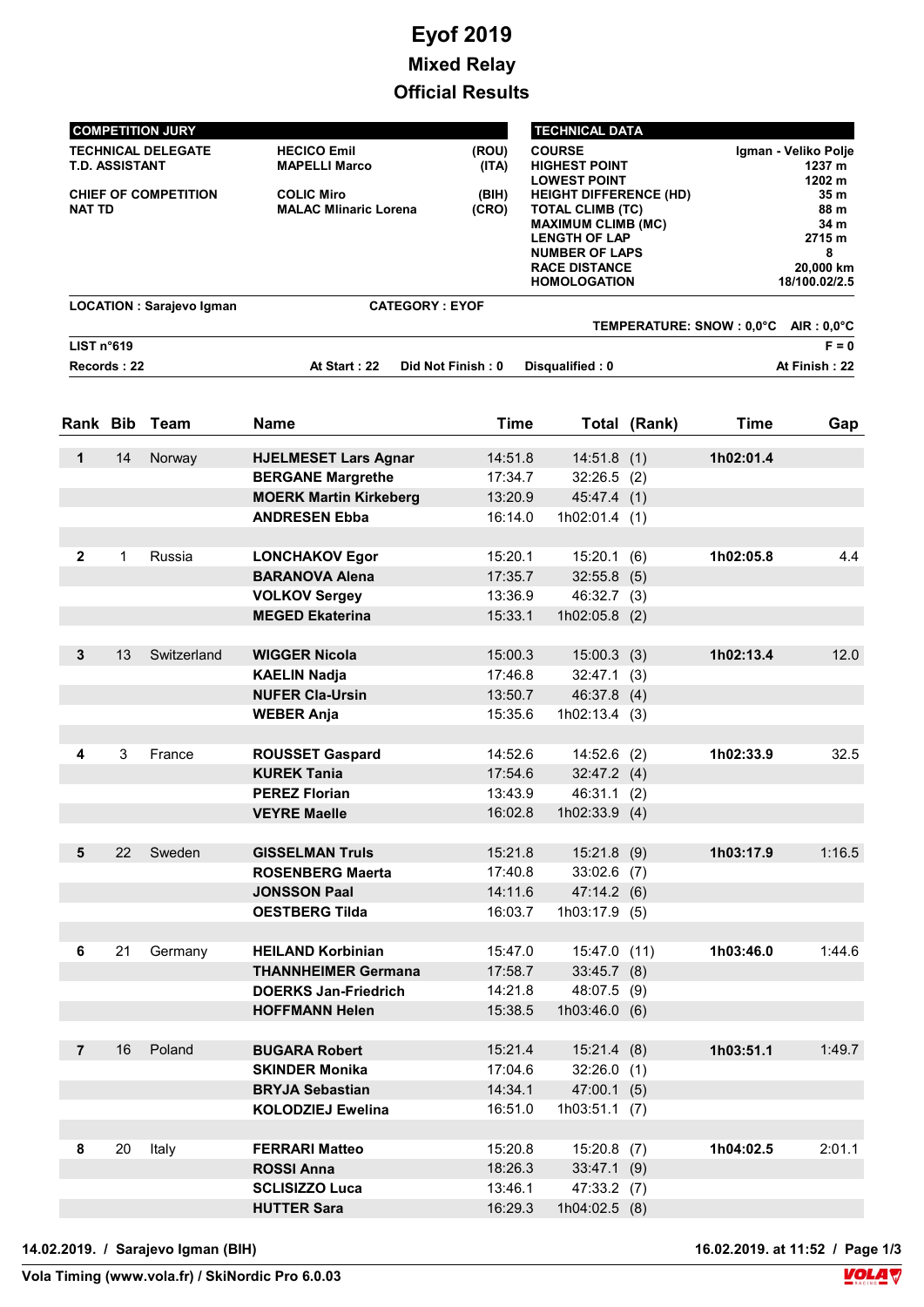## Eyof 2019 Mixed Relay Official Results

|    |                | Rank Bib Team  | <b>Name</b>                                                       | <b>Time</b>        |                              | Total (Rank) | Time      | Gap     |
|----|----------------|----------------|-------------------------------------------------------------------|--------------------|------------------------------|--------------|-----------|---------|
|    |                |                |                                                                   |                    |                              |              |           |         |
| 9  | $\overline{2}$ | Finland        | <b>STAHLBERG Alexander</b>                                        | 15:19.3            | 15:19.3(4)                   |              | 1h04:37.2 | 2:35.8  |
|    |                |                | <b>KAIJANSINKKO Siiri</b>                                         | 17:39.7            | $32:59.0$ (6)                |              |           |         |
|    |                |                | <b>STENMAN Tino</b>                                               | 14:40.8            | 47:39.8 (8)                  |              |           |         |
|    |                |                | <b>NIEMELA Hilla</b>                                              | 16:57.4            | 1h04:37.2 (9)                |              |           |         |
|    |                |                |                                                                   |                    |                              |              |           |         |
| 10 | 12             | Estonia        | <b>DREMLJUGA Karl Sebastian</b>                                   | 16:05.4            | 16:05.4 (16)                 |              | 1h05:28.8 | 3:27.4  |
|    |                |                | <b>KAASIKU Kaidy</b>                                              | 17:55.6            | 34:01.0 (10)                 |              |           |         |
|    |                |                | <b>TAMM Aleksander</b>                                            | 14:59.4            | 49:00.4 (11)                 |              |           |         |
|    |                |                | <b>KAASIKU Keidy</b>                                              | 16:28.4            | 1h05:28.8 (10)               |              |           |         |
| 11 | 5              | Czech Republic | <b>STROUHAL Jakub</b>                                             | 15:30.3            | 15:30.3 (10)                 |              | 1h05:57.5 | 3:56.1  |
|    |                |                | <b>BYRTUS Jolanta</b>                                             | 18:55.6            | 34:25.9 (11)                 |              |           |         |
|    |                |                | <b>VACEK Mathias</b>                                              | 14:20.5            | 48:46.4 (10)                 |              |           |         |
|    |                |                | <b>SIBRAVOVA Eliska</b>                                           | 17:11.1            | 1h05:57.5 (11)               |              |           |         |
|    |                |                |                                                                   |                    |                              |              |           |         |
| 12 | 4              | Slovenia       | <b>MANDELJC Matej</b>                                             | 16:03.7            | 16:03.7 (14)                 |              | 1h06:43.8 | 4:42.4  |
|    |                |                | <b>MAZI JAMNIK Hana</b>                                           | 19:09.6            | 35:13.3 (13)                 |              |           |         |
|    |                |                | <b>MULEJ Jost</b>                                                 | 14:29.7            | 49:43.0 (13)                 |              |           |         |
|    |                |                | <b>JAZBEC Sara</b>                                                | 17:00.8            | 1h06:43.8 (12)               |              |           |         |
|    |                |                |                                                                   |                    |                              |              |           |         |
| 13 | $\overline{7}$ | Romania        | <b>DOLHASCU Florin Robert</b>                                     | 16:03.8            | 16:03.8 (15)                 |              | 1h07:05.8 | 5:04.4  |
|    |                |                | <b>ANDRECA Maria Dumitrela</b>                                    | 19:18.5            | 35:22.3 (14)                 |              |           |         |
|    |                |                | <b>FORIKA Szabolcs</b>                                            | 14:07.1            | 49:29.4 (12)                 |              |           |         |
|    |                |                | <b>ANDRECA Ioana Georgiana</b>                                    | 17:36.4            | 1h07:05.8 (13)               |              |           |         |
|    |                |                |                                                                   |                    |                              |              |           |         |
| 14 | 6              | <b>Belarus</b> | <b>BUBEN Mikita</b>                                               | 15:19.7            | $15:19.7$ (5)                |              | 1h07:06.1 | 5:04.7  |
|    |                |                | <b>MASKALIOVA Veranika</b>                                        | 20:02.8            | $35:22.5$ (15)               |              |           |         |
|    |                |                | SIVITSKI Baryslau                                                 | 14:26.0            | 49:48.5 (14)                 |              |           |         |
|    |                |                | <b>KHOMICH Ulyana</b>                                             | 17:17.6            | $1h07:06.1$ (14)             |              |           |         |
|    |                |                |                                                                   |                    |                              |              |           |         |
| 15 | 17             | Austria        | <b>WIESER Philip</b>                                              | 16:02.7            | 16:02.7 (13)                 |              | 1h07:43.6 | 5:42.2  |
|    |                |                | <b>WALCHER Witta-Luisa</b>                                        | 18:50.8<br>15:04.5 | 34:53.5 (12)                 |              |           |         |
|    |                |                | <b>WIELAND Christoph</b>                                          |                    | 49:58.0 (15)                 |              |           |         |
|    |                |                | <b>SCHERZ Magdalena</b>                                           | 17:45.6            | 1h07:43.6 (15)               |              |           |         |
| 16 | 9              | Slovakia       | <b>TILESCH Denis</b>                                              | 16:36.1            | 16:36.1                      | (18)         | 1h09:42.6 | 7:41.2  |
|    |                |                | <b>DANIELOVA Maria</b>                                            | 19:20.8            | 35:56.9 (16)                 |              |           |         |
|    |                |                | <b>ORAVEC Matus</b>                                               | 15:58.7            | 51:55.6 (16)                 |              |           |         |
|    |                |                | <b>SIVOKOVA Kristina</b>                                          | 17:47.0            | 1h09:42.6 (16)               |              |           |         |
|    |                |                |                                                                   |                    |                              |              |           |         |
| 17 | 11             | Ukraine        | <b>ZHUVAHA Oleksii</b>                                            | 16:53.5            | 16:53.5 (19)                 |              | 1h10:50.2 | 8:48.8  |
|    |                |                | <b>KOVALOVA Daryna</b>                                            | 19:47.8            | 36:41.3 (17)                 |              |           |         |
|    |                |                | <b>KOLUPAIKO Vitalii</b>                                          | 15:24.9            | 52:06.2 (17)                 |              |           |         |
|    |                |                | <b>MAKARINA Anastasiia</b>                                        | 18:44.0            | 1h10:50.2 (17)               |              |           |         |
| 18 | 18             | Iceland        |                                                                   | 17:07.5            |                              |              | 1h11:49.6 | 9:48.2  |
|    |                |                | <b>GISLASON Egill Bjarni</b><br><b>RUNARSDOTTIR Kolfinna Iris</b> | 20:39.8            | 17:07.5 (20)<br>37:47.3 (19) |              |           |         |
|    |                |                | <b>DANIELSSON Jakob</b>                                           | 15:37.8            | 53:25.1(19)                  |              |           |         |
|    |                |                | <b>STEFANSDOTTIR Fanney Run</b>                                   | 18:24.5            | 1h11:49.6 (18)               |              |           |         |
|    |                |                |                                                                   |                    |                              |              |           |         |
| 19 | 10             | Turkey         | <b>TURUN Mehmet</b>                                               | 16:34.9            | 16:34.9 (17)                 |              | 1h12:07.3 | 10:05.9 |
|    |                |                | <b>YAVUZ Fatma</b>                                                | 20:21.6            | 36:56.5 (18)                 |              |           |         |
|    |                |                | <b>DUMAN Salihcan</b>                                             | 16:19.0            | 53:15.5 (18)                 |              |           |         |
|    |                |                |                                                                   |                    |                              |              |           |         |

16.02.2019. at 11:52 / Page 2/3